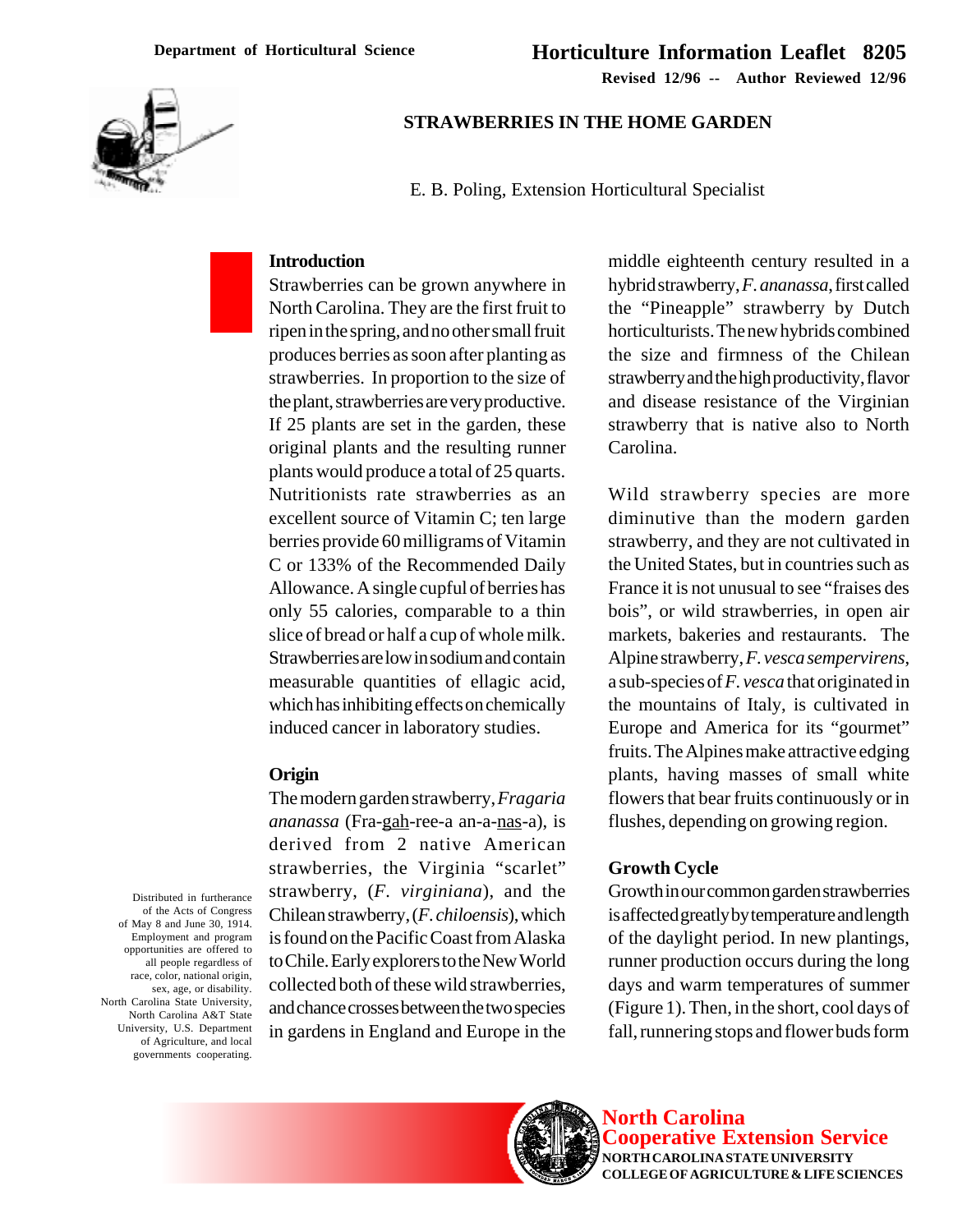within the plant crown. The strawberry crown is at soil level; this swollen growing region gives rise to leaves, runners, and roots (Figure 2). The flower clusters that develop inside the upper portion of the strawberry crown in the fall emerge in early spring. Berries begin to ripen 4 to 5 weeks after the first flowers open and continue to ripen for about 3 weeks. Toward the end of the harvest period, when days are long and warm, plants again grow runners which produce new plants.



Figure 1. New strawberry plants set in the spring will send out runners during the long days and warm temperatures of summer. These runners, or "daughter" plants fill in the spaces between the original "mother" plants until a mat or matted row is formed.



**Figure 2.** The strawberry crown is basically a compressed stem that given rise to leaves runners, roots, flowers and fruit.

## **Environmental Preferences**

Light: Full sun; a southern slope will encourage earlier blossoming and earlier fruit, but this may not be desirable in locations where late spring frosts often nip the flower buds, unless protection can be given in such emergencies.

**Soil Type:** Strawberries can be grown in most garden soils. However, they are very shallow rooted and grow best in sandy loam soils which drain well and are well supplied with plenty of humus and a pH factor between 5.5 and 6.0.

**Soil Preparation:** Clay soils drain poorly and are harder to manage, but can be improved by adding organic matter. Leaves, chopped straw, peat moss, rotted sawdust, grass clippings, etc., can be used to improve soil texture. Manure applied at 2 to 3 bu/100 ft2 is a good source of organic matter. Apply the organic matter in the fall. Dig, rototill or plow it into the soil then, so that the material will be well decomposed by planting time in the early spring. In the year previous to planting, destroy all perennial weeds. Do not permit weeds to go to seed. Wherever possible, plant strawberries in soil which has not grown strawberries, potatoes, tomatoes, peppers or eggplants in the past 2 or 3 years.

**Temperatures:** For transplanting in the spring the temperature should be 40-50 °F; a spring frost generally will not harm new strawberry plants. Open blossoms are injured by temperatures of 31 °F or below. Frostbitten blossoms are distinguished by their darkened centers (Figure 3). Considerable blossom protection from frost can be obtained by covering plants with 2-3 inches of straw, old cloth, paper or row covers. Plastic sheets give little or no protection. Keeping plants continuously wetted will also give protection, since the change of water to ice on the plants releases heat. Low winter temperatures are not normally a problem in Eastern and Piedmont North Carolina. In Western N.C. and the Foothills, cover strawberry plants in early winter with straw (wheat, oat, rye, pine) after several hard frosts but before temperatures reach much below 20 °F. One bale will cover 100 ft2. Do not use leaves of grass clippings because they will smother the strawberry plants. Remove the straw in the spring "as soon" as there are signs of new leaf growth under the straw (usually in March).



**Figure 3.** The strawberry blossom on the left is frost injured. The strawberry blossom on the right has not been frost injured.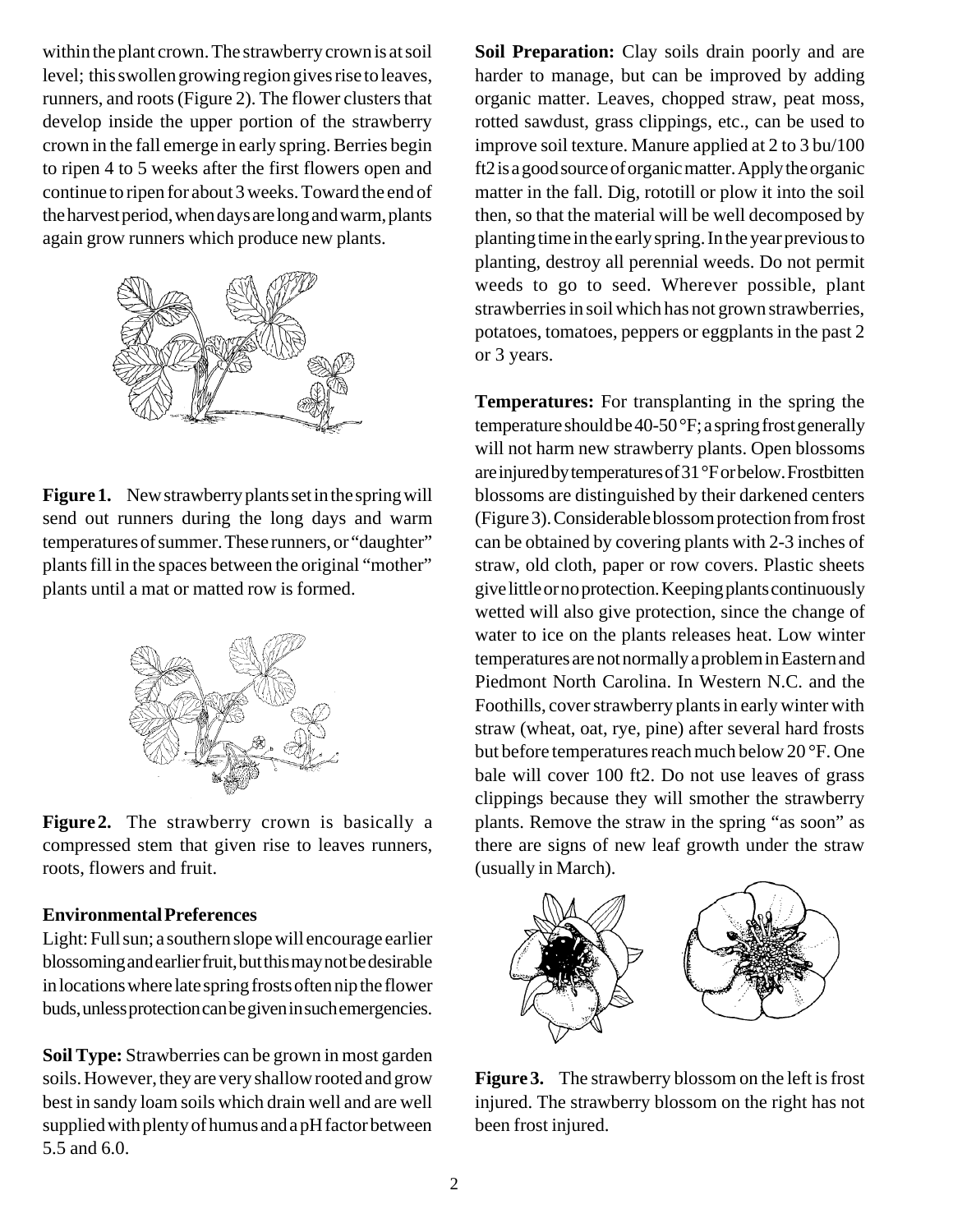**Moisture:** Strawberry plants have a shallow root system and cannot stand severe drought (see Irrigation).

## **Plants**

Use healthy plants: Start with disease-free certified plants from a reliable nursery. Popular North Carolina varieties like 'Apollo', 'Atlas', 'Earlibelle' and 'Titan' can only be obtained from North Carolina certified strawberry nurseries. Strawberry varieties developed for other regions of the country are generally poorly adapted here. There are a few exceptions, including 'Earliglow' and 'Tennessee Beauty'; these can be purchased from a reliable out-of-state nursery. Avoid nurseries that contract with other nurseries to grow the strawberry plants listed in their retail catalog.

**Avoid Everbearers:** The main type of strawberry recommended in North Carolina is called a Junebearer. 'Apollo', 'Atlas', 'Titan', 'Earlibelle', 'Earliglow' and 'Tennessee Beauty' are all Junebearers. The name Junebearers is somewhat confusing since these varieties bear most of their crop in May! Junebearers produce a single crop in the spring. The so-called Everbearing strawberry is one that produces a crop in spring and another in late summer and until frost in the fall. All of the everbearing strawberries advertised in nursery catalogs originated in the northern states; they succeed

best in those areas and are very poorly adapted to the mid-South. A few of the newest Dayneutral strawberries such as 'Tristar' and 'Tribute' can be grown in the higher elevations of Western North Carolina for a spring and fall crop of berries. The distinctions between Everbearing and Dayneutral strawberry varieties have little practical meaning for our purposes - both types will produce two crops a year (spring and fall).

**Choosing Varieties:** Strawberry varieties best adapted to the matted row system in North Carolina are listed in Table 2. Personal preference will, of course, dictate the choice of strawberry varieties to a great extent. More adventuresome gardeners may wish to experiment with newer strawberry varieties from other areas, but keep in mind that it is very rare that a variety bred for the Middle Atlantic, New England and Canada will be suitable for North Carolina. 'Earliglow' is an unusual strawberry because of its wide adaption through the northern U.S., Virginia and Piedmont and Western North Carolina. 'Earliglow' has the best dessert quality of all matted row varieties listed in Table 2; it is also resistant to red stele. No chemical controls are recommended for the homeowner for the control of this root disease, and planting a red stele resistant variety is the safest and most effective means of dealing with this problem.

| <b>Variety</b>     | Area* | Quality<br><b>Season</b> | <b>Size</b>   | <b>Yield</b>      | Fresh          | <b>Processing</b>  | <b>Remarks</b>              |
|--------------------|-------|--------------------------|---------------|-------------------|----------------|--------------------|-----------------------------|
| Atlas              | CP, P | Early<br>to mid          | Large         | High              | Good           | Poor               | Pale flesh                  |
| Apollo             | All   | Mid to<br>late           | Large         | High              | Good           | Good               | <b>Needs</b><br>pollination |
| Titan              | CP, P | Early<br>to mid          | Very<br>large | Medium            | Excellent      | Very good          | Hollow<br>center            |
| Tennessee          |       |                          |               |                   |                |                    |                             |
| Beauty             | M     | Late                     | Small         | Medium<br>to high | Fair           | Fair               | Standard<br>variety         |
| Earlibelle         | CP.P  | Early                    | Medium        | Medium<br>good    | Very           | Excellent<br>berry | Firm                        |
| Earliglow          | P,M   | Very<br>early            | Small         | Medium            | Excellent      | Excellent          | <b>Best</b><br>quality      |
| Sweet Charlie CP,P |       | Very<br>early            | Large         | Medium            | Excellent Fair |                    | Sweet                       |
| Tribute            | P.M   | Ever-<br>bearing         | Large         | Medium<br>tohigh  | Good           | Good               | Deep red                    |

\*CP--coastal plain, P--piedmont, M--mountains.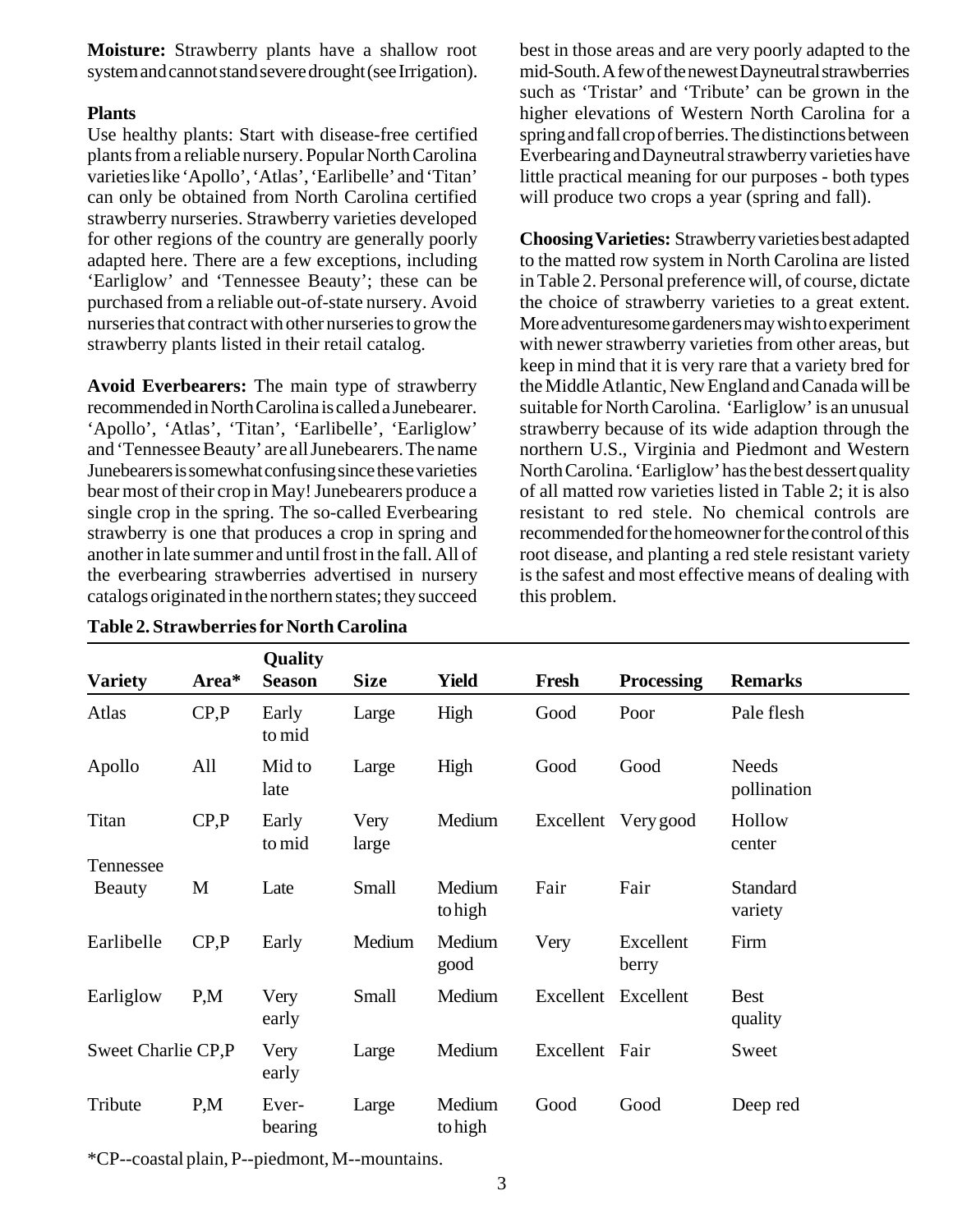# **Culture**

Before planting: Have a soil test made several months in advance. Soil should be turned and pulverized at least 2 to 3 weeks prior to planting. Mix the recommended fertilizer and lime at this time. If nematodes are a likely problem, consult your county extension office for recommendations. Soil should be worked into a fine mellow condition for planting.

Planting: Set plants any time from November to March in the east and during March or April in the Piedmont and Western North Carolina. Place the plants in the soil so the roots are spread out. Cover the roots until the crown (where the leaves arise) is just above the soil surface (Figure 4). Water newly set plants and press soil firmly around roots.

**Training system and spacing:** Matted row system is easiest to follow. Table 1 provides suggested in-row spacings for each variety. High vigor varieties are best set 2 to 2½ ft apart, and moderate to low vigor varieties are set 1½ to 2 ft apart in the row. The rows are usually spaced 3 to 4 ft apart. Most of the runners from mother plants are permitted to grow during first season, with only fruit buds being removed to strengthen plants (Figure 1).

**Double-row hill system** -- set plants 12 inches apart in double rows. Leave 2½ to 3½ ft between rows. Cut off all runners as they form. Large individual hills will produce abundant crops of excellent quality fruit. Hill training is ideal for most everbearing varieties (Fig. 5).



**Figure 4.** Correct planting depth for strawberry plants.



**Figure 5.** Matted-row system for planting strawberries. Spacing is 1 to 2 feet within the rows and 3 to 4 feet between the rows. Runners are allowed to set in all directions. Cultivation helps to straighten the runners into rows and to limit row width.